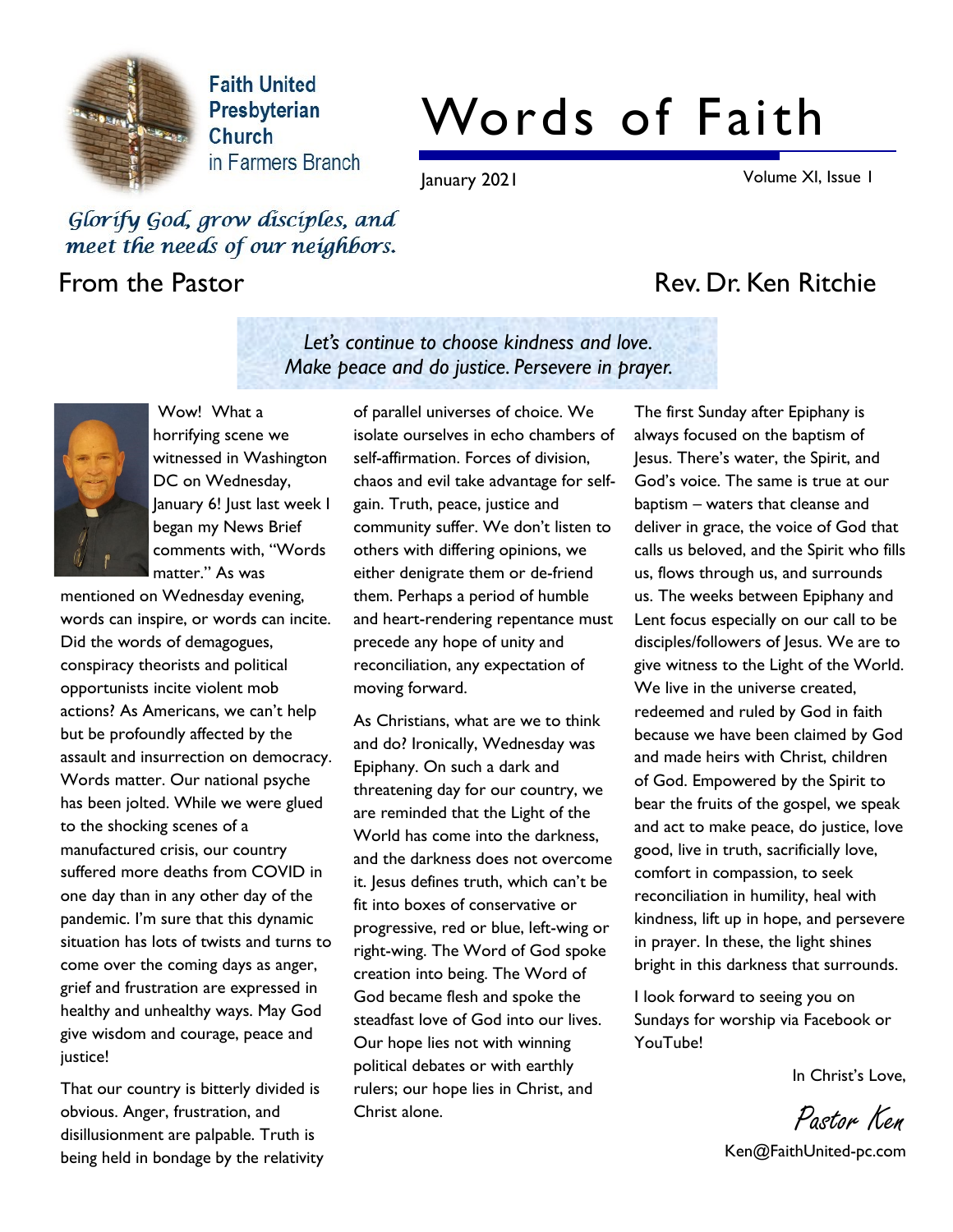# Page 2 Words of Faith

### Outreach & Evangelism **Debbie Rainier Debbie Rainier**

Christmas time gave us the wonderful opportunity to share our Christmas Joy with others. The Christmas Joy Offering affects the lives of many people outside the walls of our church home. The amounts collected (designated **Joy Offering** in memo section) during Advent and the Christmas season will be distributed equally to the following:

- ◆ PCUSA Board of Pensions for special needs of active and retired clergy
- Developing our Future Leaders at Presbyterian-related schools and colleges equipping communities of color. Presbyterian Church (USA)

Thank you for your donations to the Metrocrest Services Toy Drive and Joy Offering in December.

#### Notes & News from the Pews

Thanks to all who sent Get Well cards, phoned and kept me in their prayers after my car was totaled in June. The accident happened at a stoplight on Hebron Parkway between Marsh and Josey Lanes as I was traveling west.

Luckily, the other driver wasn't hurt and had minor car damage. I, however, was taken unconscious to Plano Presbyterian Hospital with deep bruises and a broken bone in my foot. A total of four months included hospital and rehab stays plus home physical therapy and occupational therapy.

Considering all that happened, I keep wondering why I am still here. God must have something else He wants me to do and I just need to find out what it is.

> My thought for the month: Every house needs a good foundation. Make Christ Yours.

Marilyn Rose

#### Online Worship Continues

you would like to worship.

You will find Worship Guides and resources on our website: www.FaithUnited-pc.com

You will see the logos (right) on the website and can choose which method with which







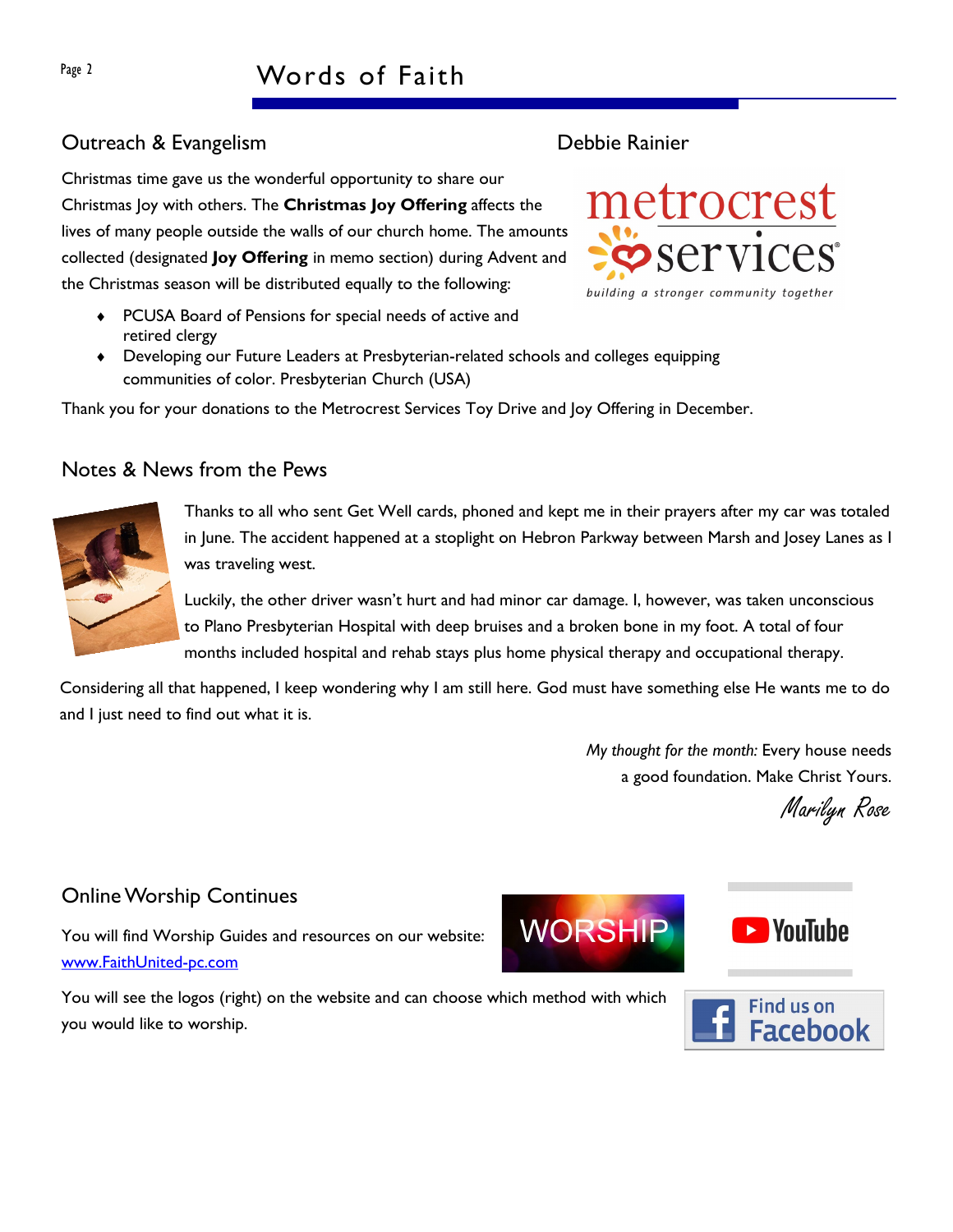#### Happy Birthday!

| January 4                   | January 9               | January 22              |  |
|-----------------------------|-------------------------|-------------------------|--|
| Jim Laclede                 | <b>Dick Nelson</b><br>楽 | <b>Quinn Moser</b><br>楽 |  |
| January 6                   | January 10              | January 27              |  |
| David Kirchmeyer            | Ralph Miller<br>楽       | * Tracy Tiemann         |  |
| January 7                   | January II              |                         |  |
| Janet Marxer Rodriguez<br>泰 | Doris Rose<br>翭         |                         |  |

Next newsletter is February 2021. Deadline for articles, Monday, January 18. Contact church office or Brenda Swindle via email to submit articles.



#### Rehab/At Home:

- Margaret Jones
- © Marilyn Rose
- © Freddie Simmons

#### Prayers for:

- Dale Durcholz
- Kathie Heffler
- Roger Jones
- © Dennis Van Deventer

#### Weekly Bible Study class **Rich Lewis** Rich Lewis

Our adult Sunday School class, Weekly Bible Study, is currently being taught by video. Links to these videos are included in the weekly News Brief. Here is the schedule for December.

January: We will start a new series of lessons. They will be on the Gospel of Luke. This series will last a few months.

Expect updates and links to be on the website: www.FaithUnited-pc.com or the Faith United YouTube channel.



#### Page 3